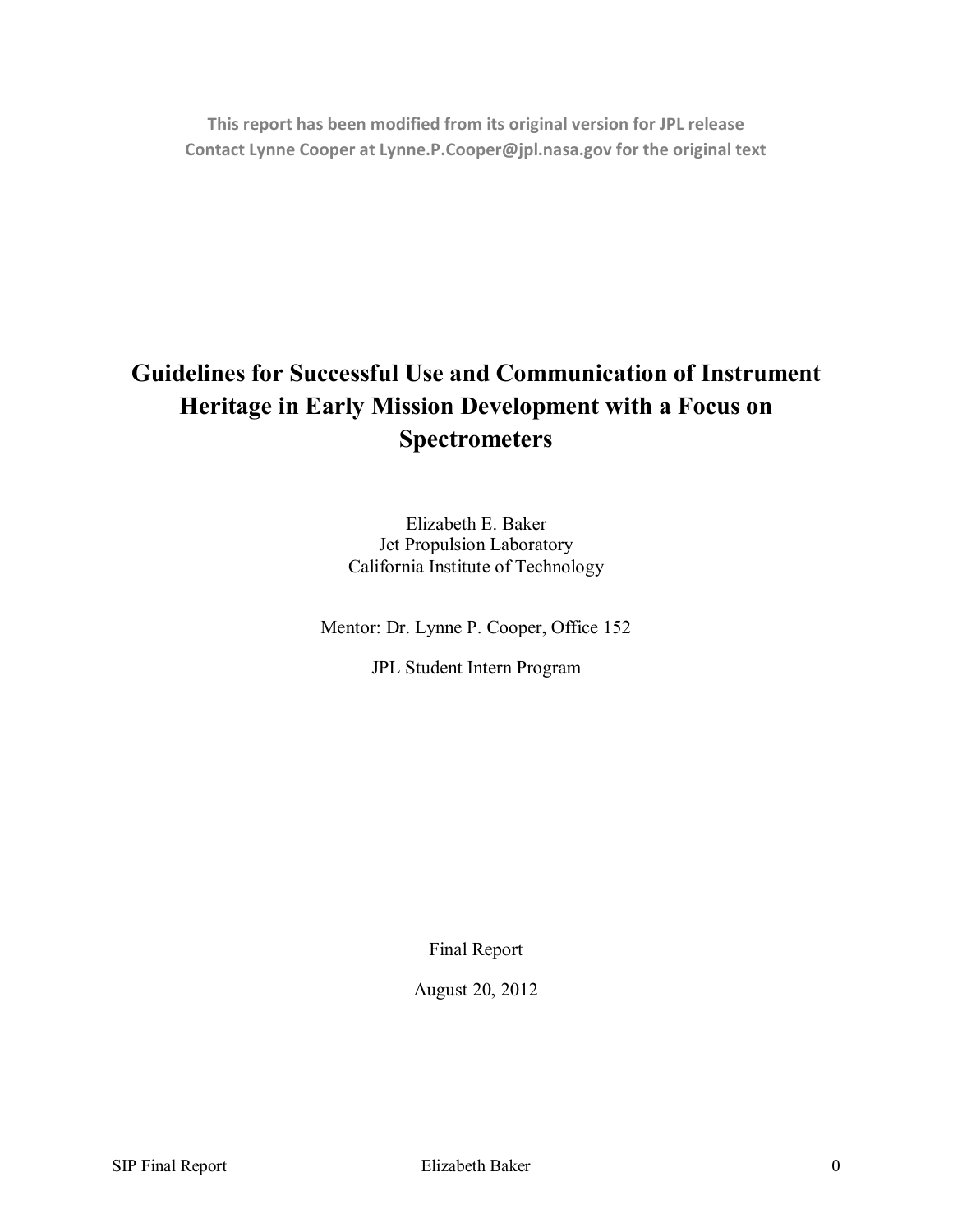## **1.0 INTRODUCTION**

Heritage is important for both cost and risk related issues and as such, it is heavily discussed in NASA proposal evaluations. If used and communicated efficiently, heritage can lower both the perception of risk and the associated costs. Definitions of heritage vary between engineering, cost, and scientific communities, but when applied appropriately, heritage provides a benefit to the proposed mission. By making an instrument at least once before, the cost of producing it again can be reduced. The time and effort needed to develop the instrument concept and test the product represent an expense that can be lowered through the use of a previously built and developed instrument. This same thought can be applied when using a flight spare or build-to-print model of the heritage instrument. The lowered perception of risk is a result of the confidence gained in the instrument through successful use in the target environment. This is extremely important in early mission development to the evaluation board. This analysis will use JPL-managed proposals from 2003 to 2011, including Discovery, New Frontiers, and Mars Scout missions. Through the examination of these proposals and their associated debriefs, a set of guidelines have been created for successful use and communication of instrument heritage in early mission development.

### **2.0 BACKGROUND**

There are many variables that can increase the risk perception of an instrument, but in many cases, this increase can then be lowered through the correct use of heritage in the mission proposal. The following are three instances that would increase risk perception and how effective inclusion of heritage can assist in alleviating it. First, when the instrument is a new technology, it does not have the history to show its capabilities in the test environment. There are no past experiences the evaluation board can draw confidence from for the instrument as a whole. While there may not be heritage for the instrument, it may be possible to leverage heritage at the instrument subsystem or component levels if classical design is incorporated. Second, if an instrument is operating in a new environment, changes must be made from the heritage instrument. By having a strong heritage base and following the guidelines provided below, risk perception associated with these changes can decline and result in positive evaluation feedback. Finally, in missions where fulfilling science objectives is heavily dependent on a specific instrument, using successful heritage can create confidence in the instrument and the overall mission.

## **3.0 METHODS**

#### **3.1 Approach:**

- 1. Select target instrument type. (Spectrometers)
- 2. Analyze mission proposals from 2003 to 2011 that include target instrument.
- 3. Identify heritage sources by target instrument.
- 4. Read relevant sections of chosen proposals to determine elements impacting instrument heritage evaluation.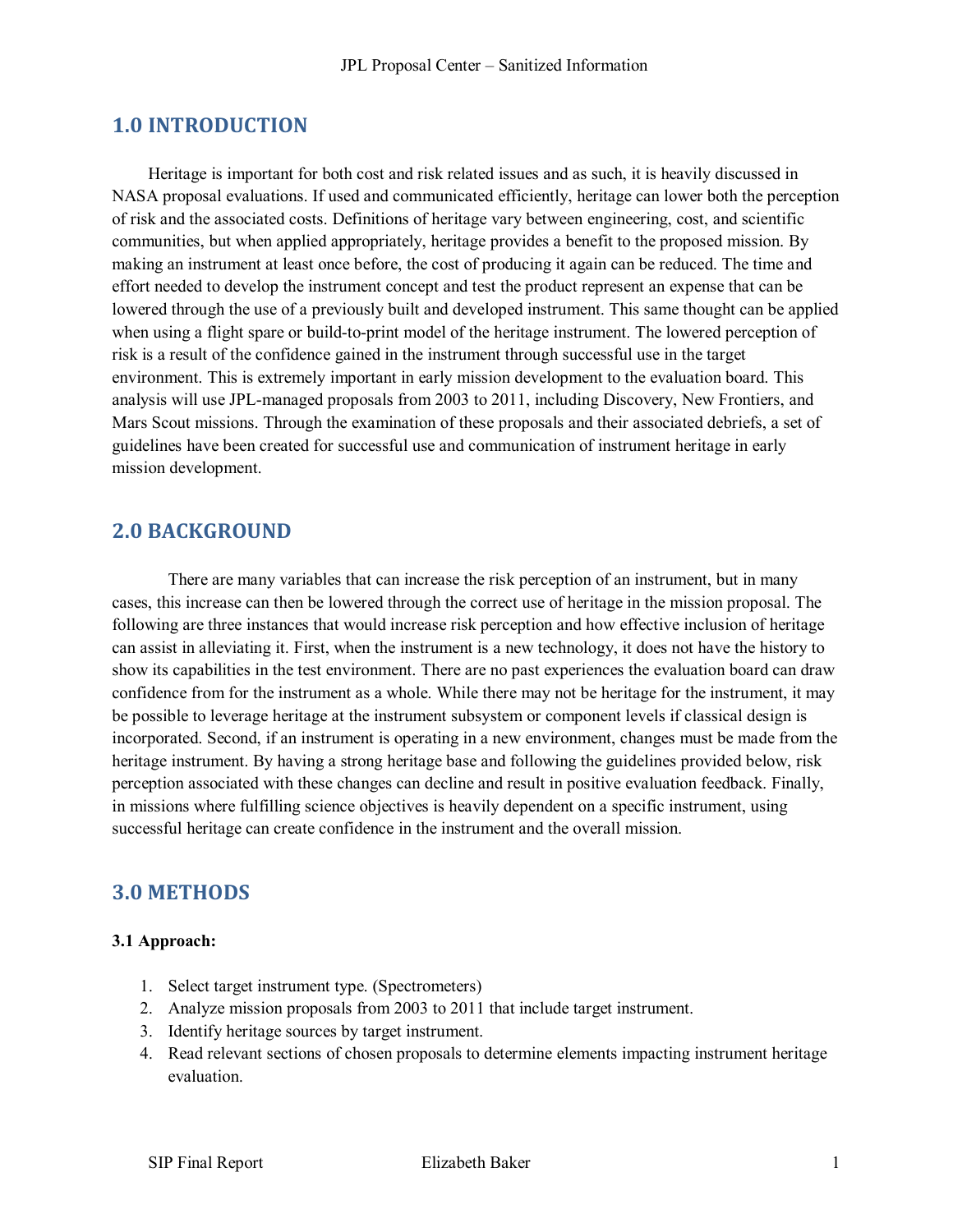- 5. Read debriefs, pulling out comments directly related to the target instrument and then comments referencing target instrument heritage.
- 6. Analyze debrief comments, mission proposals, and analysis products listed below to determine correlations between use and communication of instrument heritage and resulting evaluation.
- 7. Create guidelines on instrument heritage inclusion.

I chose spectrometers as the target instrument for three reasons. Spectrometers are proposed across a wide range of mission classes by many different providers around the world, there is a great deal of successful heritage, and finally, there are multiple types of spectrometers with varying requirements. This provides diversity while maintaining focus on a small number of instrument types. From 2003 to 2011, 33 spectrometers were identified over 19 mission proposals ranging from Discovery, New Frontiers, and Mars Scout. Mass/neutron, laser, imaging, and gamma ray spectrometers were all included in this selection. From these, 40 instruments spanning 29 past missions were claimed as heritage sources. Four analyses, presented in Table 1 below, organize data and identify patterns in the information. Product 1 made use of the spectrometers' identifying characteristics, while Products 2 and 3 were then created using debrief comments.<sup>[1](#page-2-0)</sup> Product 4 used a combination of the two sources.

#### **3.2 Analysis Products:**

|                | Product                 | Description                                         | Purpose                            |
|----------------|-------------------------|-----------------------------------------------------|------------------------------------|
| 1              | Spectrometer            | Table of target instruments and their               | Intermediate document used to      |
|                | Heritage Table          | missions, heritage claims, type of                  | organize data and identify         |
|                |                         | heritage-related debrief comment <sup>2</sup> , and | patterns in communication of       |
|                |                         | any notes related to heritage inclusion in          | heritage                           |
|                |                         | mission proposal                                    |                                    |
| $\overline{2}$ | Heritage vs.            | Table identifying heritage instruments and          | Used to identify heritage          |
|                | <b>Instrument Table</b> | heritage evaluation comments                        | instruments that may lead to       |
|                |                         |                                                     | weaknesses or strengths based      |
|                |                         |                                                     | on type of instrument.             |
| 3              | Spectrometer            | Two tables of debrief comments related to           | Used to identify patterns in       |
|                | Heritage-Related        | the heritage of the instrument                      | evaluation comments                |
|                | Strengths and           |                                                     |                                    |
|                | Weaknesses              |                                                     |                                    |
| $\overline{4}$ | <b>NASA Center</b>      | Two tables presenting information on two            | Determine heritage sources         |
|                | Heritage Sources        | NASA centers' past heritage sources for             | these two NASA centers             |
|                |                         | their respective spectrometers.                     | consistently use and its resulting |
|                |                         |                                                     | debrief comment.                   |

## **TABLE 1: Analysis Products**

 $\overline{\phantom{a}}$ 

<span id="page-2-0"></span> $^{1}$  Proposal debriefs for 10 proposed instruments from 2003 to 2004 were not available.

<span id="page-2-1"></span> $2$  This includes major strength, minor strength, major weakness, and minor weakness.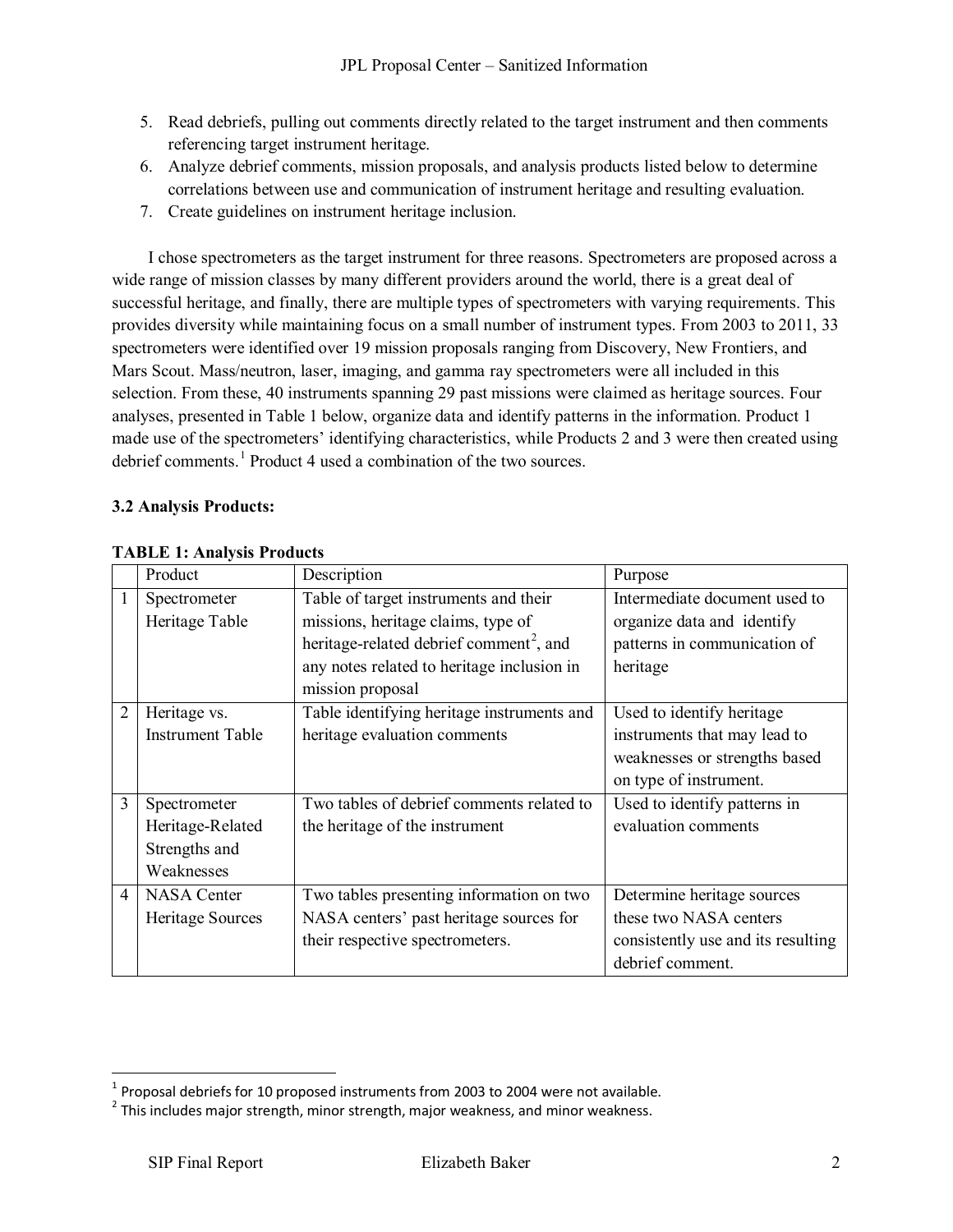The following six tables are examples of the four analysis products. Due to size limitations, the examples do not contain all collected data.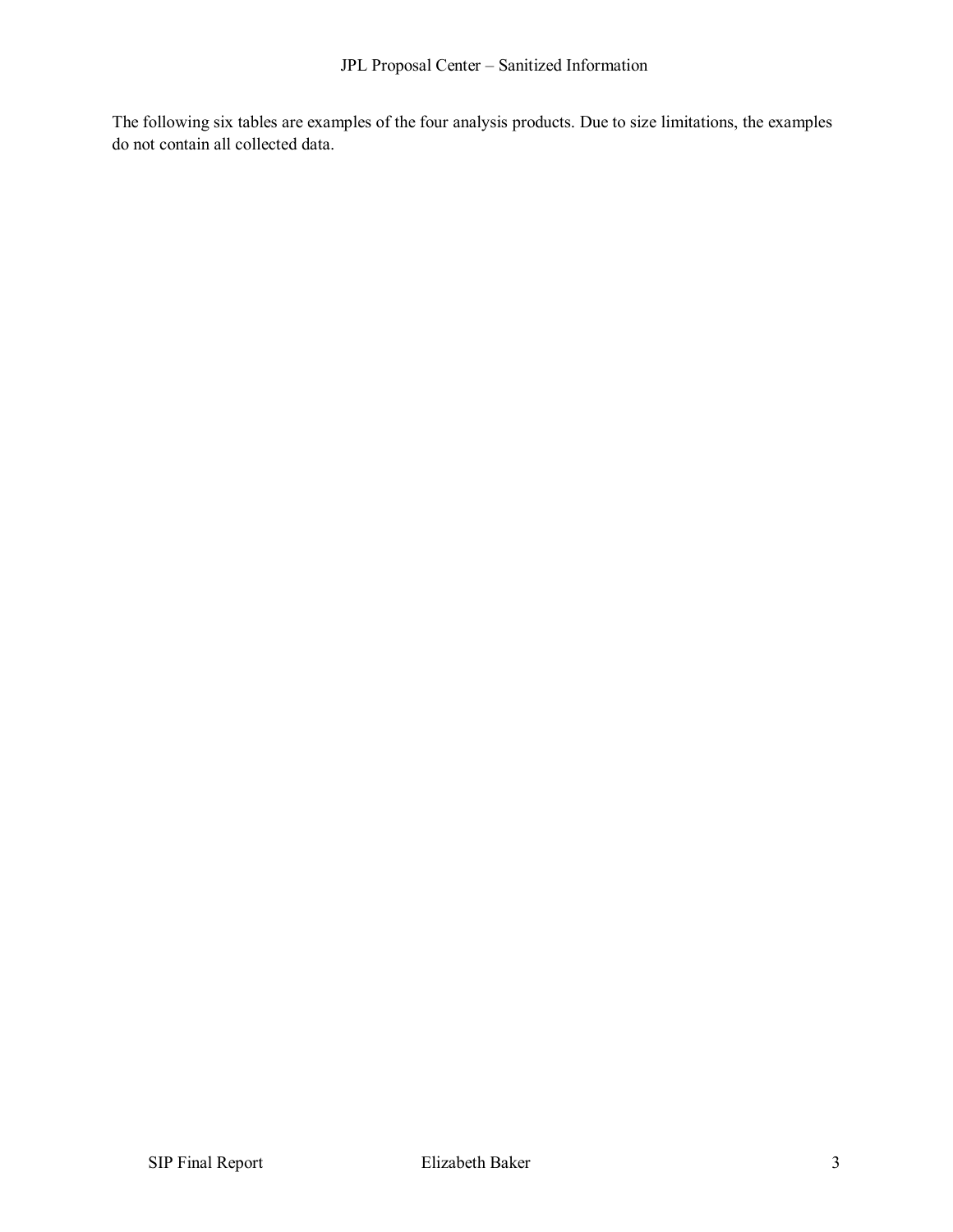### **TABLE 2: Subset of Spectrometer Heritage Table**

| <b>Mission</b><br>Proposal       | Year     | Spectrometer | Type of<br>Spectrometer | Provider                                   | <b>Debrief</b><br><b>Comment</b> | <b>Heritage Claim</b> | <b>Notes</b> |
|----------------------------------|----------|--------------|-------------------------|--------------------------------------------|----------------------------------|-----------------------|--------------|
|                                  |          |              |                         |                                            |                                  |                       |              |
|                                  |          |              |                         |                                            |                                  |                       |              |
|                                  |          |              |                         |                                            |                                  |                       |              |
|                                  |          |              |                         |                                            |                                  |                       |              |
|                                  |          |              |                         |                                            |                                  |                       |              |
|                                  |          |              |                         | Competition sensitive information removed. |                                  |                       |              |
|                                  |          |              |                         |                                            |                                  |                       |              |
|                                  |          |              |                         |                                            |                                  |                       |              |
|                                  |          |              |                         |                                            |                                  |                       |              |
|                                  |          |              |                         |                                            |                                  |                       |              |
|                                  |          |              |                         |                                            |                                  |                       |              |
| <b>Debrief</b><br><b>Comment</b> |          |              |                         | Neutral:<br>instrument                     |                                  |                       |              |
| Key:<br>++ Major                 | + Minor  | - Minor      | - - Major               | heritage was<br>not commented              |                                  |                       |              |
| Strength                         | Strength | Weakness     | Weakness                | on in debrief                              |                                  |                       |              |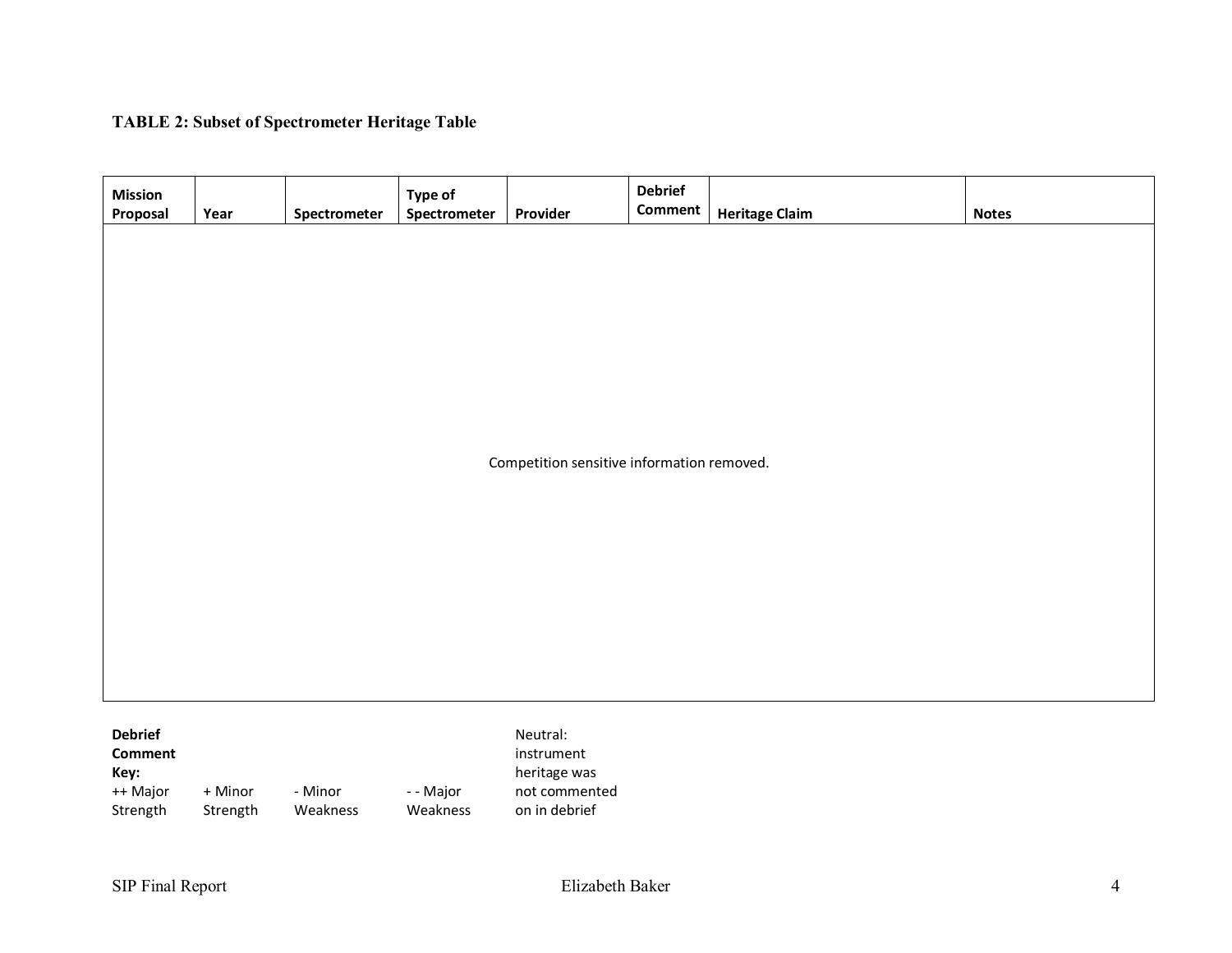## <span id="page-5-0"></span>**TABLE 3: Subset of Heritage vs. Instrument Table[3](#page-5-0)**

| <b>Mission</b> |                                 | Proposed Instruments |                                  |     |                                                |                                                                                                                    |                                                                                                    |                                                                                                        |                                |                                                              |
|----------------|---------------------------------|----------------------|----------------------------------|-----|------------------------------------------------|--------------------------------------------------------------------------------------------------------------------|----------------------------------------------------------------------------------------------------|--------------------------------------------------------------------------------------------------------|--------------------------------|--------------------------------------------------------------|
|                |                                 | <b>Instrument</b>    | <b>NASA Center 1 Instruments</b> |     |                                                |                                                                                                                    | <b>NASA Center 2</b><br>Instrument                                                                 |                                                                                                        | Other Institution Instruments  |                                                              |
|                |                                 | Huygen's             |                                  |     |                                                |                                                                                                                    |                                                                                                    |                                                                                                        |                                |                                                              |
|                | Cassini                         | Probe                | X                                | Χ   | X                                              | X                                                                                                                  | X                                                                                                  |                                                                                                        |                                |                                                              |
|                | Cassini                         | <b>INMS</b>          | X                                | Χ   |                                                |                                                                                                                    | X                                                                                                  |                                                                                                        |                                |                                                              |
|                | Contour                         | Mass Spec.           | X                                | Χ   |                                                |                                                                                                                    |                                                                                                    |                                                                                                        | Χ                              |                                                              |
|                | Galileo                         | <b>GPMS</b>          | X                                | Χ   | X                                              | X                                                                                                                  | X                                                                                                  |                                                                                                        |                                |                                                              |
|                | Giotto                          | PIA                  |                                  |     |                                                |                                                                                                                    |                                                                                                    |                                                                                                        |                                |                                                              |
| Sources        | <b>ISS</b>                      | <b>TGA</b>           |                                  |     |                                                |                                                                                                                    |                                                                                                    | X                                                                                                      |                                |                                                              |
|                | Lunar<br>Prospector             | Neutron Spec.        |                                  |     |                                                |                                                                                                                    |                                                                                                    |                                                                                                        | Χ                              |                                                              |
| Heritage       | <b>MSL</b>                      | SAM                  |                                  |     | X                                              | X                                                                                                                  | $\mathsf{X}$                                                                                       |                                                                                                        |                                |                                                              |
|                | Nozomi                          | Mass Spec.           | X                                | Χ   |                                                |                                                                                                                    |                                                                                                    |                                                                                                        |                                |                                                              |
|                | Odyssey                         | Neutron Spec.        |                                  |     |                                                |                                                                                                                    |                                                                                                    |                                                                                                        | x                              |                                                              |
|                | PV Orbiter                      | Mass Spec.           | X                                | x   |                                                |                                                                                                                    |                                                                                                    |                                                                                                        |                                |                                                              |
|                | Rosetta                         | <b>ROSINA</b>        |                                  |     |                                                |                                                                                                                    |                                                                                                    |                                                                                                        |                                | X                                                            |
|                | Vega 1 and                      |                      |                                  |     |                                                |                                                                                                                    |                                                                                                    |                                                                                                        |                                |                                                              |
|                | $\overline{2}$                  | PUMA 1 and 2         |                                  |     |                                                |                                                                                                                    |                                                                                                    |                                                                                                        |                                |                                                              |
|                |                                 |                      |                                  |     | Instrument<br>suite has<br>strong<br>heritage. | Most immediate<br>heritage to MSL<br>(not launched), but<br>has heritage to<br>GPMS on Galileo.<br>Limited changes | Has heritage for some<br>subelements, but must<br>make major changes.<br>(MW)<br>Galileo's GPMS is | Heritage is<br>overstated. Changes<br>must be made from<br>heritage instrument.<br>Parts have not been | Instrument suite<br>has strong | Flight spare<br>for Rosetta.<br>Already flight<br>qualified. |
|                | Key:                            |                      | N/A                              | N/A | (mnS)                                          | planned. (MS)                                                                                                      | mentioned. (mnS)                                                                                   | flown. (mnW)                                                                                           | heritage. (mnS)                | (MS)                                                         |
|                | Center 1<br>Center <sub>2</sub> |                      | N/A                              | N/A | Concept                                        |                                                                                                                    | Concept                                                                                            | Concept/Proposal                                                                                       | Concept                        | Concept                                                      |

Other Strength

Weakness No debrief available

> $3$  Example contains only mass spectrometers.  $\overline{a}$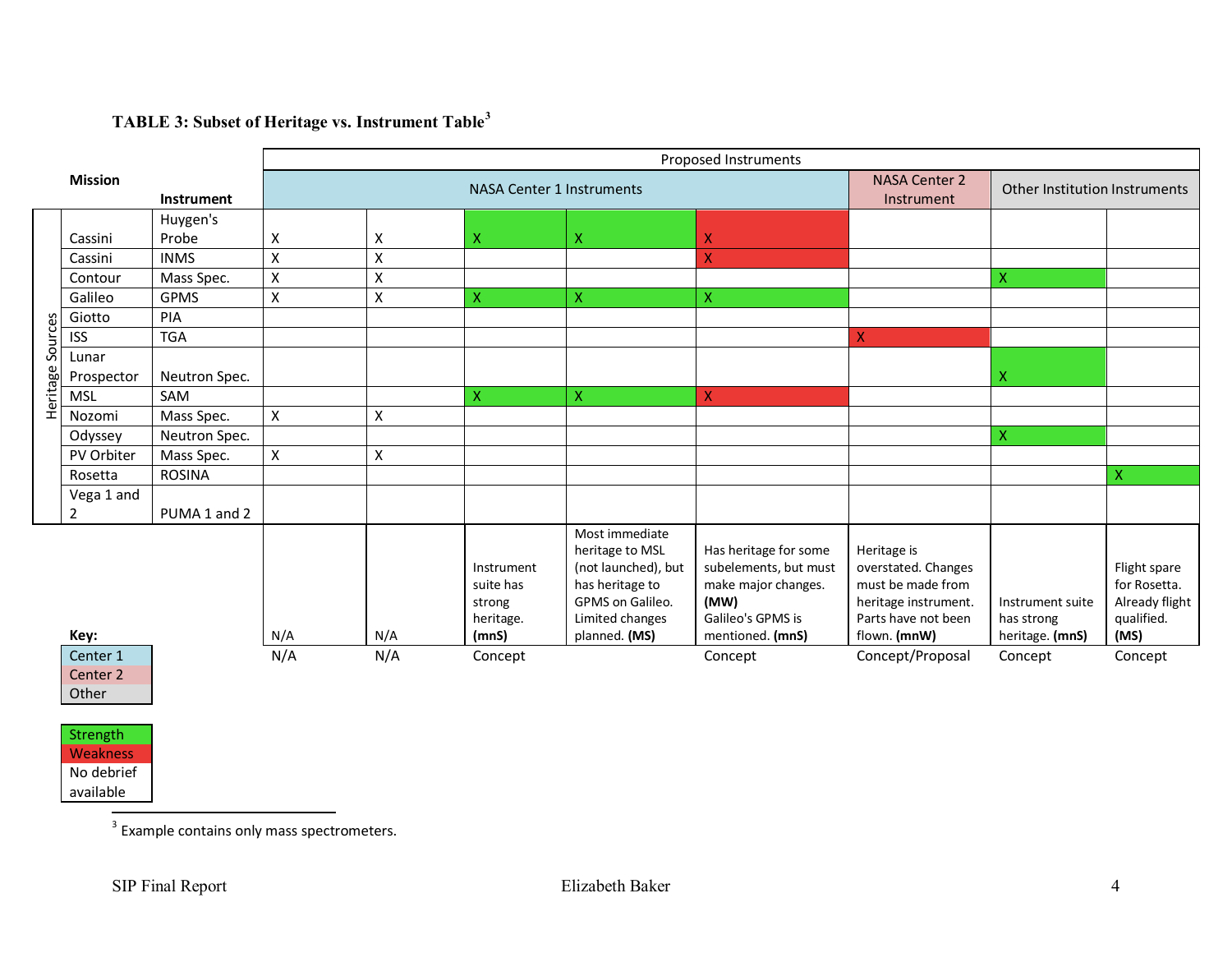## **TABLE 4: Spectrometer Heritage-Related Strengths**

| <b>STRENGTHS</b>                  |          |                   |                                                                                                                                                                                                                           |  |  |
|-----------------------------------|----------|-------------------|---------------------------------------------------------------------------------------------------------------------------------------------------------------------------------------------------------------------------|--|--|
| Proposal                          | Year     | <b>Instrument</b> | <b>Comment Highlights</b>                                                                                                                                                                                                 |  |  |
|                                   |          |                   | Very similar in flight software, flight/ground ops, data<br>management, and archive/data analysis<br>Strong heritage leads to high resiliency                                                                             |  |  |
|                                   |          |                   | Identical instrument to previous successful missions<br>$\bullet$<br>Strong heritage leads to reliability and known performance                                                                                           |  |  |
|                                   |          |                   | Claims heritage to very successful missions MRO and $M3$<br>$\bullet$<br>Limited changes to heritage instrument                                                                                                           |  |  |
|                                   |          |                   | Instrument is a flight spare from Rosetta and as such has had all<br>the development that led to its use on Rosetta<br>No changes are made from heritage instrument                                                       |  |  |
|                                   |          |                   | Strong heritage<br>$\bullet$                                                                                                                                                                                              |  |  |
| Competition sensitive information |          |                   | Already been flight qualified as a flight spare for Rosetta<br>Fully tested                                                                                                                                               |  |  |
|                                   | removed. |                   | Claims heritage to instruments that have not launched yet, but<br>also claims heritage to instruments from past successful missions<br>Limited and explained changes from heritage instruments                            |  |  |
|                                   |          |                   | Proven technique<br>$\bullet$<br>Heritage instrument is TRL 8<br>Limited and explained changes from heritage instrument<br>Detailed heritage section<br>*Only weakness was that heritage instrument had not launched yet. |  |  |
|                                   |          |                   | Build-to-print from DAWN                                                                                                                                                                                                  |  |  |
|                                   |          |                   | Very limited changes<br>Build-to-print from DAWN<br>$\bullet$<br>Very limited changes                                                                                                                                     |  |  |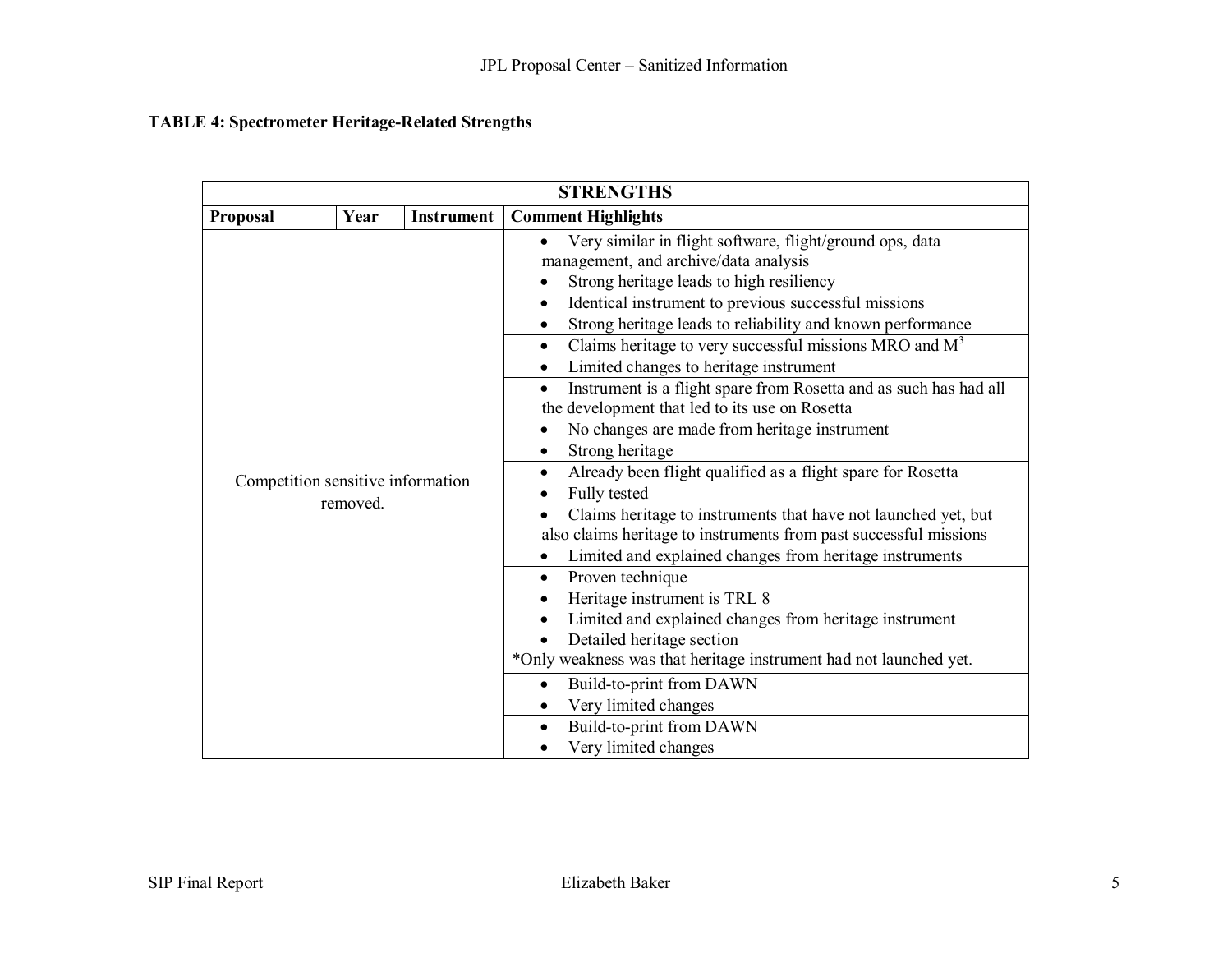## **TABLE 5: Spectrometer Heritage-Related Weaknesses**

| <b>WEAKNESSES</b>                             |      |                   |                                                                                                                                                                                                                                                                                                                                                                                                                                                                             |  |  |
|-----------------------------------------------|------|-------------------|-----------------------------------------------------------------------------------------------------------------------------------------------------------------------------------------------------------------------------------------------------------------------------------------------------------------------------------------------------------------------------------------------------------------------------------------------------------------------------|--|--|
| <b>Proposal</b>                               | Year | <b>Instrument</b> | <b>Comment Highlights</b>                                                                                                                                                                                                                                                                                                                                                                                                                                                   |  |  |
| Competition sensitive information<br>removed. |      |                   | Parts don't have flight heritage<br>$\bullet$<br>Heritage claim is still in development<br>Significant changes must be made from heritage instrument<br>Heritage isn't described sufficiently<br>$\bullet$<br>Heritage is not clearly stated<br>From the debrief: "only information provided is vague<br>reference to Venus Express. No description of how much is heritage,<br>how much reuse, etc."<br>Heritage is not clearly stated<br>Parts don't have flight heritage |  |  |
|                                               |      |                   | Significant changes must be made from heritage instrument<br>Has heritage for some subelements, but must make significant<br>changes from heritage instruments<br>*Minor strength comes from reference to Galileo's GPMS (long history<br>of successful mass spectrometers)<br>Ability not supported by heritage<br>Significant changes must be made from heritage instrument<br>Not enough heritage<br>$\bullet$<br>Major changes from heritage instrument must be made    |  |  |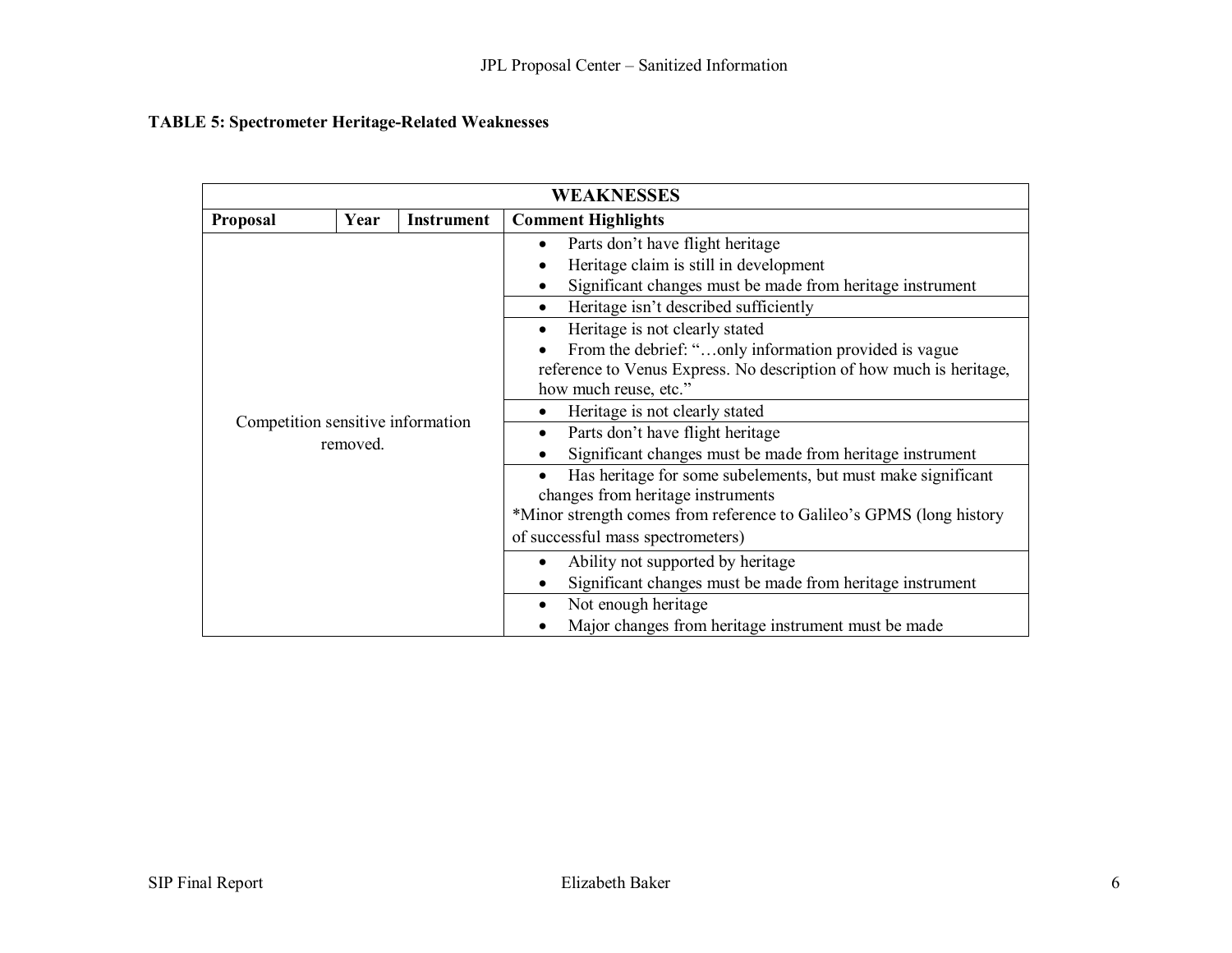## **Table 6: NASA Center 1 Heritage Sources**

|                         |                |                          | Percentage of          |                     | Type of       |
|-------------------------|----------------|--------------------------|------------------------|---------------------|---------------|
|                         |                |                          | proposed               |                     | Proposed      |
|                         |                | Number of proposed       | spectrometers          |                     | Spectrometer  |
|                         | Heritage       | spectrometers claiming   | claiming this heritage | Debrief Comment (if | Claiming this |
| <b>Heritage Mission</b> | Instrument     | this mission as heritage | $(\%)$                 | available)          | Heritage      |
| Galileo                 | <b>GPMS</b>    | 5                        | 100                    | $N/A, N/A, +, ++$   | Mass          |
| Cassini                 | Huygen's Probe | 5                        | 100                    | $N/A, N/A, +, ++$   | Mass          |
| Cassini                 | <b>INMS</b>    | 3                        | 60                     | $ -$                | Mass          |
| <b>MSL</b>              | SAM            | 3                        | 60                     | $+, ++, -$          | Mass          |
| Contour                 | <b>MS</b>      |                          | 40                     | N/A, N/A            | Mass          |
| <b>Pioneer Venus</b>    |                |                          |                        |                     |               |
| Orbiter                 | <b>MS</b>      |                          | 40                     | N/A, N/A            | Mass          |
| Nozomi                  | <b>MS</b>      |                          | 40                     | N/A, N/A            | Mass          |

Number of proposed NASA Center 1 spectrometers: 5 **Debrief Comment Key:**

++ Major Strength + Minor Strength - - Minor Weakness - - Major Weakness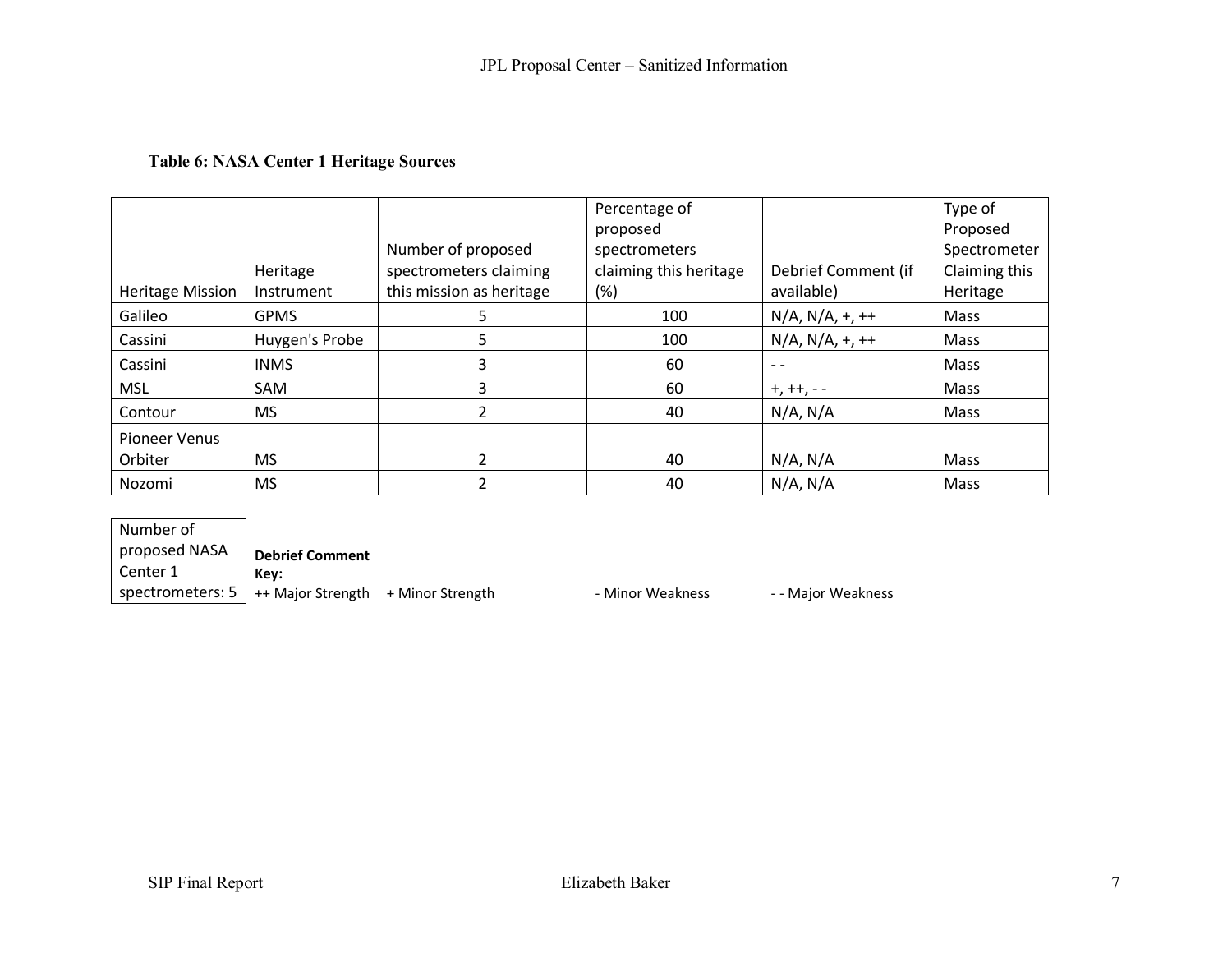#### **Table 7: NASA Center 2 Heritage Sources**

|               |                |                          | Percentage of<br>proposed |                     | Type of<br>Proposed |
|---------------|----------------|--------------------------|---------------------------|---------------------|---------------------|
|               |                | Number of proposed       | spectrometers             |                     | Spectrometer        |
| Heritage      | Heritage       | spectrometers claiming   | claiming this heritage    | Debrief Comment (if | Claiming this       |
| Mission       | Instrument     | this mission as heritage | (%)                       | available)          | Heritage            |
| Gallileo      | <b>NIMS</b>    | 3                        | 30                        | $++$                | Imaging             |
| Cassini       | <b>VIMS</b>    | 3                        | 30                        | N/A                 | Imaging             |
| Mars Express  | SPICAM         | 1                        | 10                        | N/A                 | Imaging             |
| Pioneer Venus |                |                          |                           |                     |                     |
| Orbiter       | OIR            | 1                        | 10                        | N/A                 | Imaging             |
| <b>MSL</b>    | <b>TLS</b>     | $\mathbf{1}$             | 10                        | $\ddot{}$           | Laser               |
| <b>MSL</b>    | SAM            | 1                        | 10                        | neutral             | Laser               |
| <b>ISS</b>    | <b>TGA</b>     | 1                        | 10                        | $- -$               | Mass                |
| Hyperion      | Not specified  | $\overline{2}$           | 20                        | N/A                 | Imaging             |
| <b>HST</b>    | WFC-3          | 1                        | 10                        | N/A                 | Imaging             |
| DI            | HRI            | 1                        | 10                        | N/A                 | Imaging             |
| Warfighter    | Not specified  | 1                        | 10                        | N/A                 | Imaging             |
| <b>AVIRIS</b> | Not specified  | 1                        | 10                        | N/A                 | Imaging             |
| <b>MRO</b>    | <b>CRISM</b>   |                          | 10                        | $++$                | Imaging             |
| Chandrayaan-1 | M <sub>3</sub> | $\overline{2}$           | 20                        | $++,++$             | Imaging             |

Number of proposed NASA Center 2 spectrometers: 10 **Debrief Comment Key:**

++ Major Strength + Minor Strength - Minor Weakness - - Major Weakness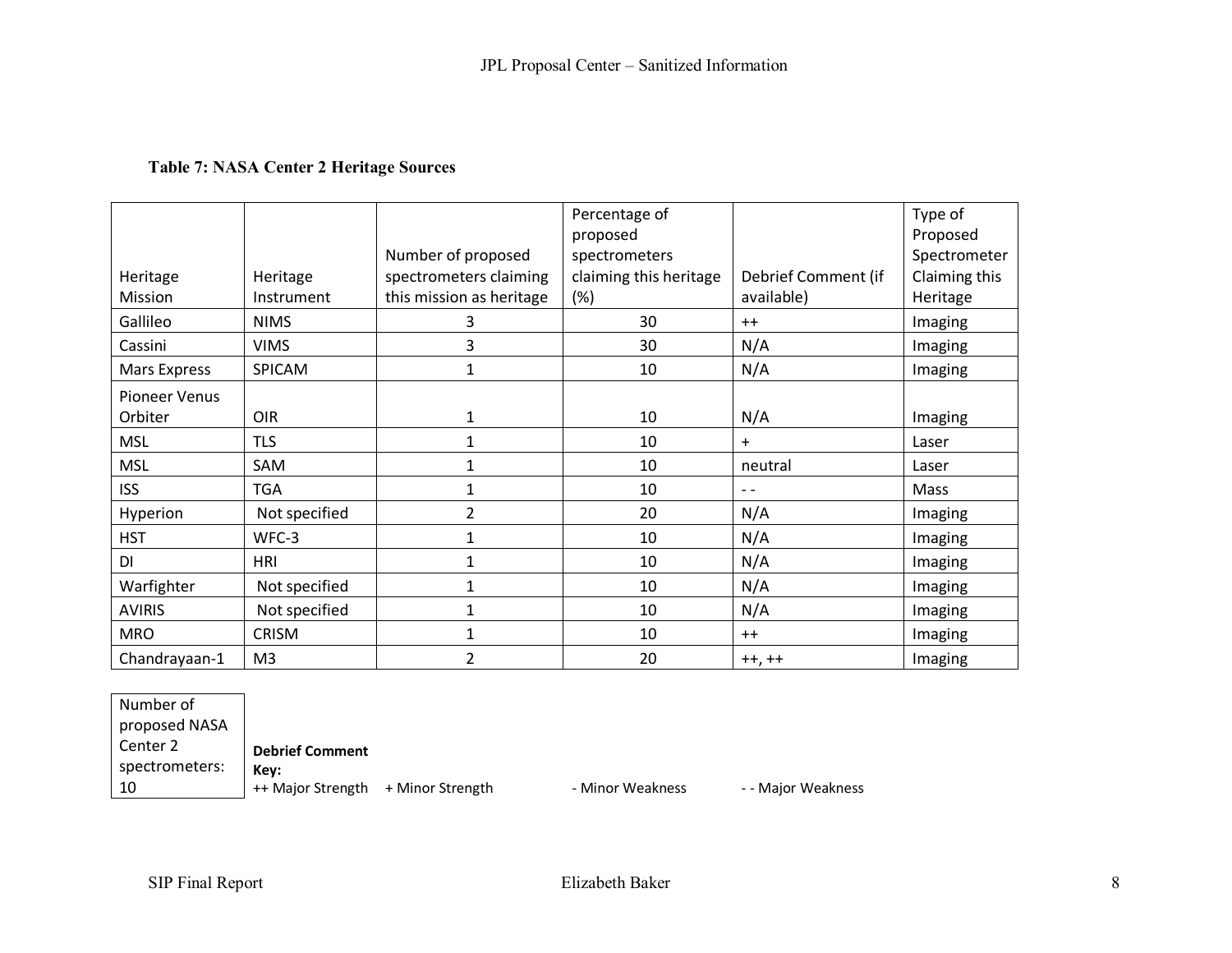## **4.0 RESULTS**

Table 2 includes the guidelines to write an effective instrument heritage in mission proposals. It includes two key sections that must be addressed to result in a positive feedback from proposal evaluation teams.

| <b>Heritage Section</b> | <b>Guidelines to Addressing Heritage</b>                                          |  |  |
|-------------------------|-----------------------------------------------------------------------------------|--|--|
| How do you use          | If applicable to current mission, use a flight spare or build-to-print from<br>1. |  |  |
| heritage correctly?     | a successful mission.                                                             |  |  |
|                         | If claiming heritage from an instrument that has not launched yet,<br>2.          |  |  |
|                         | Also use and reference a related successful past mission's<br>a.                  |  |  |
|                         | instrument. OR                                                                    |  |  |
|                         | Explain current development of heritage instrument and its<br>b.                  |  |  |
|                         | development plan.                                                                 |  |  |
|                         | Minimize changes from heritage instrument.<br>3.                                  |  |  |
|                         | Highlight provider capabilities in proposal if they are leaders of their<br>4.    |  |  |
|                         | field.                                                                            |  |  |
| How can you             | Clearly identify all instruments used as heritage for each instrument<br>1.       |  |  |
| communicate heritage    | subsystem.                                                                        |  |  |
| effectively?            | Clearly explain any changes made from heritage instrument.                        |  |  |
|                         | For changes made, identify ways to minimize the differences.<br>3.                |  |  |
|                         | If there are instrument subsystems without heritage, thoroughly describe<br>4.    |  |  |
|                         | the development plan that will be used.                                           |  |  |
|                         | Use strong heritage sources: recognize past instruments and missions<br>5.        |  |  |
|                         | that receive positive remarks in proposal debriefs when used as heritage.         |  |  |

**TABLE 2: Guidelines for Using Instrument Heritage Successfully**

## **5.0 DISCUSSION**

The following discussion gives a detailed account of the steps outlined in Table 2 broken up by the two heritage sections.

#### **5.1 How do you use heritage correctly?**

There are four steps to using heritage correctly. They were identified using the first three analysis products as well as mission proposals. These steps were written to minimize the perception of risk associated with the instrument. From the evaluations of the mission proposals, major strengths were always given for using a flight spare or build-to-print version of an instrument flown on a past successful mission. This is shown by Instrument A and Instrument B, both flight spares of [Instrument] from the […] mission launched in 2004. By using these premade or previously developed instruments, development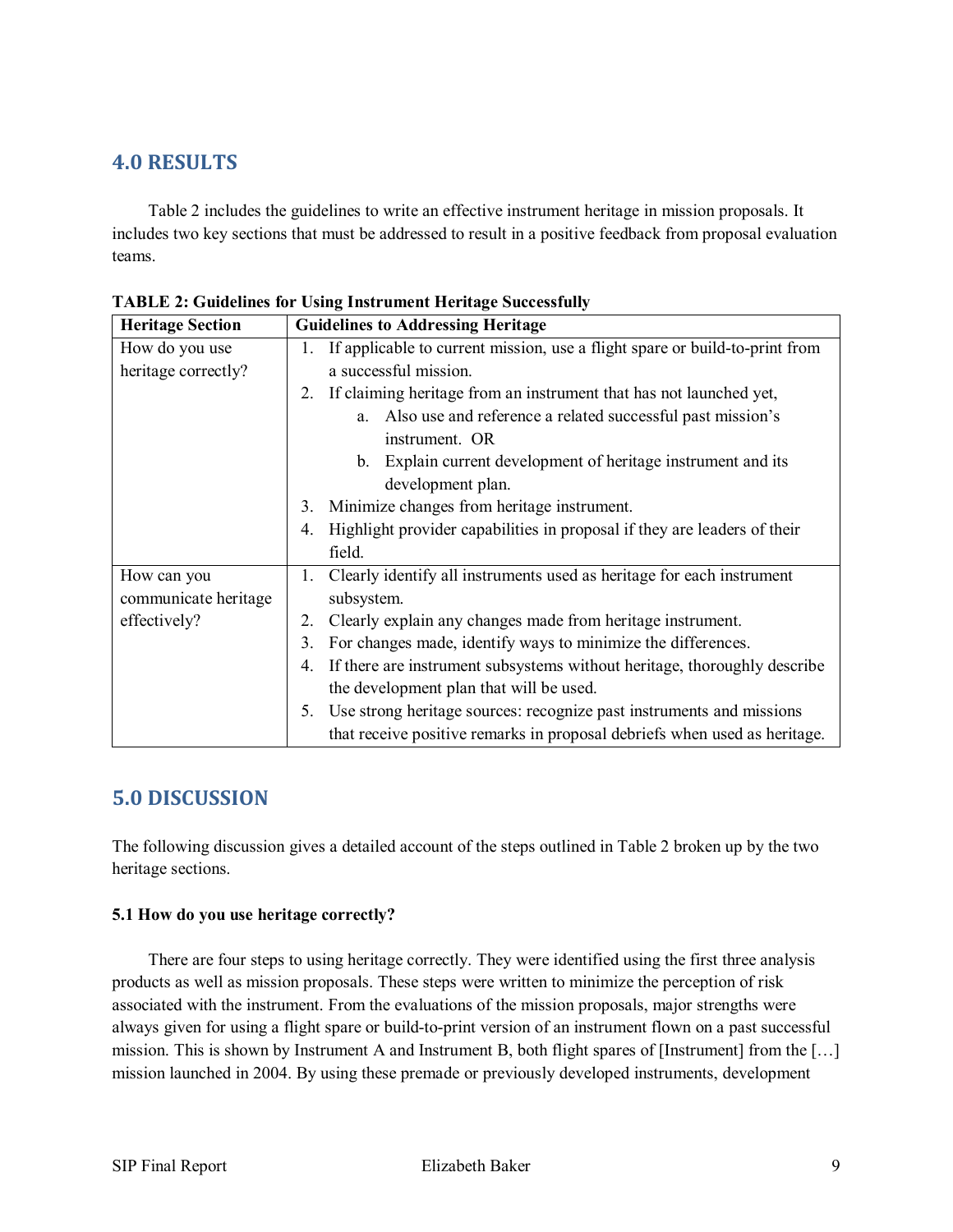time and cost radically decrease and confidence in the ability of the instrument solidifies. This then lowers the overall perception of risk for the proposed mission.

The second step refers to instruments claiming heritage from one still in development for another mission. There are two options in this case. First, use a successful past mission's instrument as a heritage source as well. This is done well in Mission 1 when explaining its mass spectrometer heritage. While the mission predominantly draws from [Instrument] which had not been flown at the time, it also references [Instrument], a highly successful mass spectrometer.

> "The concept design is similar to the [Instrument] … Many of the subsystems, particularly the electronics, are heavily based on enhancements from this design to the recent development of the [Instrument] that is a significant payload element of the [Mission]." **[1]**

In this case, the past mission was referenced as heritage for the current heritage claim. This technique creates a background for the evaluation team and a stronger credibility for the instrument still in development leading to a lower perception of risk. The second option is to thoroughly explain current development of the heritage instrument and its development plan. This is also done well in Mission 1, but in the explanation of its laser spectrometer heritage. The laser spectrometer also draws heavily from [Instrument].

> "The [Instrument] completed stand-alone functional qualification and environmental testing in 2007. Since then, joint testing at the [Instrument] level of integration has occurred without revealing any [Instrument] interface problems. The [Instrument] is essentially at TRL-8." **[1]**

As in option one described above, option two creates a stronger credibility for the instrument still in development. This allows the evaluation team to make a better assessment of the current level of development for the proposed instrument and the level of risk it presents.

Step three is to minimize changes made from the heritage instrument. This can be done early in instrument development by selecting a heritage instrument with similar mission conditions. This includes topics such as the target body's environment and the duration of the mission. Variations from the heritage instrument's mission to the currently proposed mission create a possible need for change in design or capability of the instrument. Each change introduces a cost increase and a level of uncertainty in the instrument into the mission proposal. This information came from Product 3 and the proposals.

Finally, step four then says to highlight provider capabilities in the proposal if they are leaders in their field. Not all examined proposals followed this, but in cases such as Mission 2, it resulted in an evaluation strength. The proposal states the following:

> "NASA [Center 1] is providing the Mission 2 MS. [NASA Center 1] has been the leading supplier of low-mass, high-performance, mass spectrometers for planetary applications for the past 35 years." **[2]**

Similar statements are found in Mission 1's discussion of its mass spectrometer heritage and Mission 3's discussion of its mass spectrometer. These comments were responded to in heritage strength comments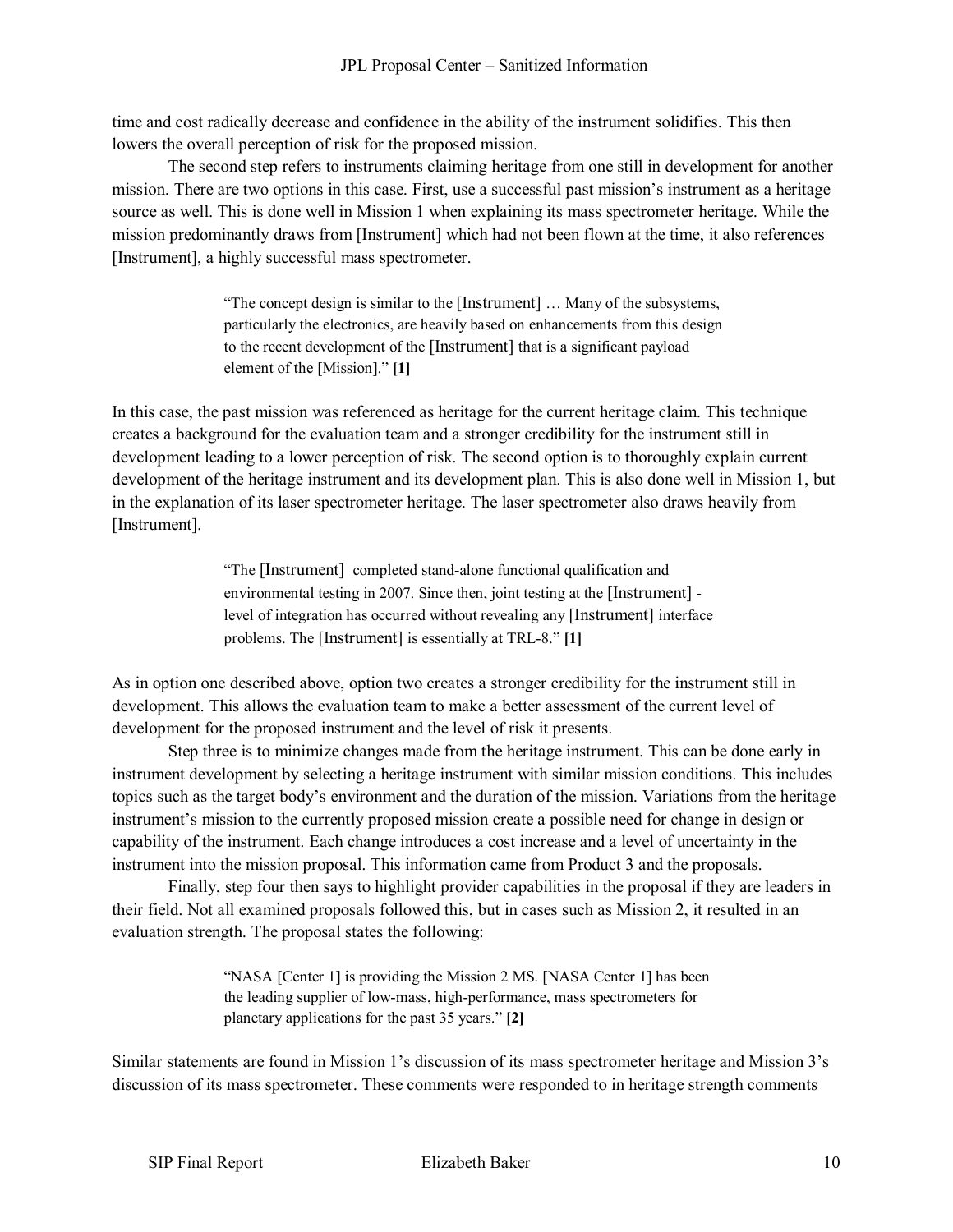with acknowledgement of NASA Center 1's capabilities in mass spectrometers. Data contributing to this step is limited and therefore further analysis must be done to solidify the stated conclusions.

#### **5.2 How can you communicate heritage effectively?**

When conveying an instrument's heritage in a mission proposal, there are five steps to take. Step one is to clearly identify all instruments used as heritage for each instrument subsystem. Based on debrief comments, Mission 1 was one of the better proposals at addressing this when describing its laser spectrometer.

"For heritage purposes, the [laser spectrometer] consists of five components:

- 1. [Laser Spectrometer] [Component] (Figure J.10.3-5): Derived from [Instrument]. Partial Heritage.
- 2. [Lasers]: [Laser 1] is derived from [Mission] Modular replacement of [Component] with [Component]. Addition of a third laser channel, also a [Component]. Partial heritage.
- 3. Electronics: Derived from [Instrument]. Partial heritage.
- 4. Software: Derived from [Instrument]. Partial heritage.
- 5. [Component]: New design using components from [Instrument], but repackaged. Partial heritage." **[1]**

The proposal goes on to describe each component in more detail, explaining each change made from the stated heritage and why. This level of detail is cited as a strength in the mission debrief. In comparison, the following example is taken from Mission 4.

> "All [imaging spectrometer] subsystems (opto-mechanics, electronics) have been developed and used in previous planetary exploration programs such as [Instrument], [Instrument], and [Instrument]." **[4]**

This is the only mention of these heritage instruments in the proposal. There is no mention of what was taken from each instrument or how strong of a heritage it had to each. The resulting debrief comment was, "The [imaging spectrometer] spectrograph performance requirements, heritage… are not provided with sufficient detail or clarity to provide confidence that it can meet its scientific goals." **[5]** To receive strengths in mission evaluations, it is necessary to fully describe not only the instrument heritage, but how strong of a heritage it is and what instrument subsystem is claiming that heritage.

Step two is to clearly explain any changes made from the heritage instrument. Again, based on the debriefs, Mission 1 was the best of the examined proposals at this step. This information is needed to determine how strong of a heritage the instrument has to its heritage claim. As in step one, this is important to receive strengths from the evaluation team. As stated previously, each change increases development cost as well as the perception of risk associated with the instrument. Related to step two, step three is then to identify ways to mitigate any changes needed from the heritage instrument. From the proposals, two possible options include using a supplier that has been successful in the past missions or, if using a different subsystem than the heritage instrument, choose one that has been successfully flown before.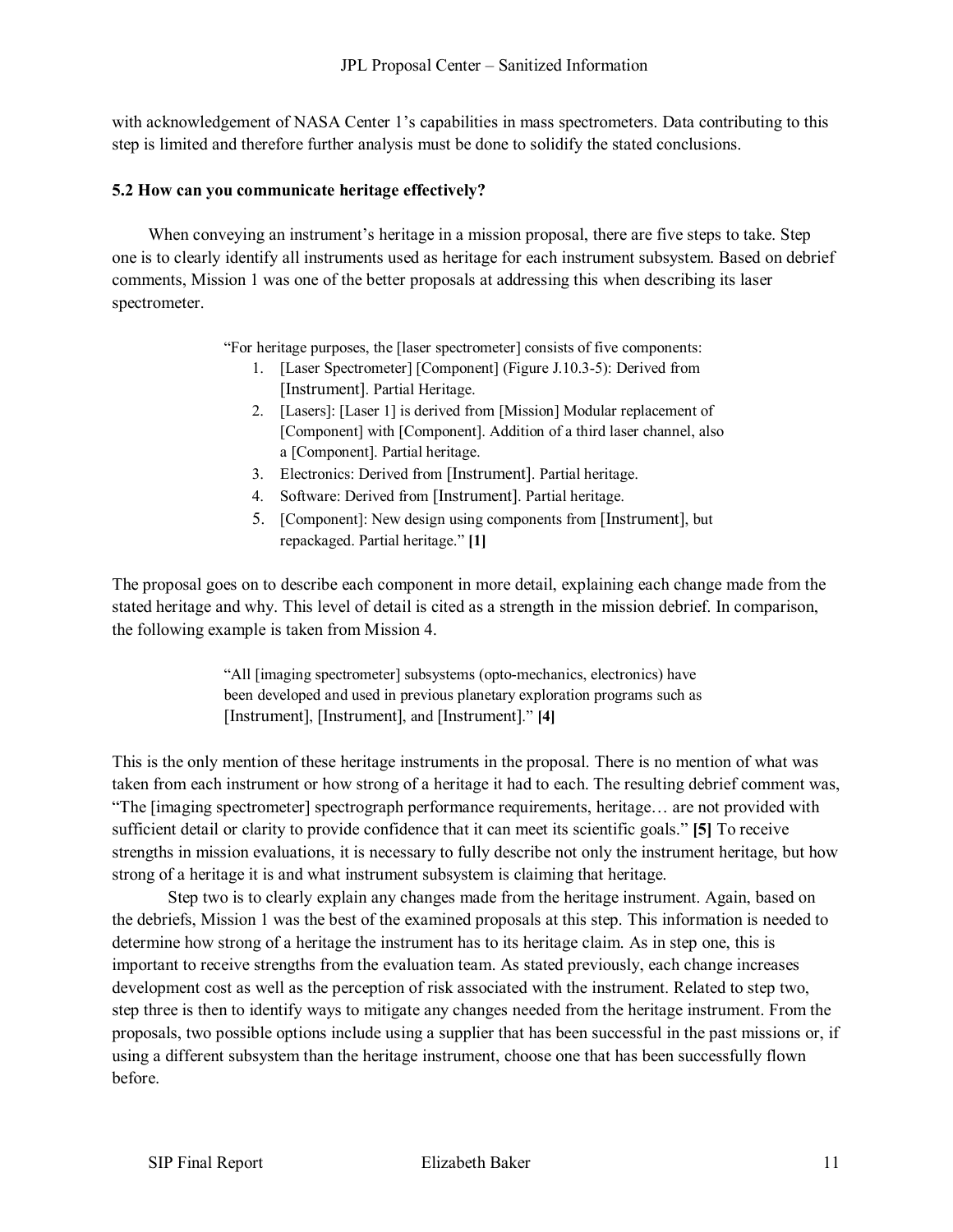Step four states that if there are instrument subsystems without heritage, thoroughly describe the development plan that will be used to make the subsystem flight ready. A large increase in the perception of risk can occur without this detailed description. Each subsystem is vital to instrument functionality. Without a reason to have confidence in the individual subsystems, the evaluation team cannot be confident in the instrument as a whole.

Finally, step five states to recognize past instruments and missions that receive positive remarks in proposal debriefs when used as heritage. This step would be used in early instrument development when determining heritage instruments. The following past missions have all received consistent positive remarks or have been specifically mentioned as strong heritage in the evaluations.

- 1. [Instrument]
- 2. [Instrument]
- 3. [Instrument]
- 4. [Instrument]
- 5. [Instrument]

From this list, [Instrument], [Instrument], and [Instrument] have been mentioned directly in the debriefs. The following example is from the evaluation of the Mission 3's mass spectrometer.

> "[The mass spectrometer] leverages its design from a long history of successful mass spectrometers that includes the [Instrument], which has flown." **[3]**

This information came from Products 2 and 3 as well as the available debriefs. The inclusion of these missions in proposal debriefs suggest a common recognition of success and reliability by the evaluation team.

## **5.3 Two NASA Centers' History of Instrument Heritage Use**

To understand how instrument heritage is presently being discussed in mission proposals and responded to in evaluations, it is important to look at the individual instruments, their heritage claims, and debrief comments. This information was laid out in Product 2, separated by type of instrument. The two NASA centers were chosen as a focus due to their leadership in the fields of mass and imaging spectrometers respectively.

Competition sensitive information was removed.

#### **5.4 Future Work**

Future work may include:

- 1. Examine debrief comments for other types of instruments to verify the proposed guidelines.
- 2. Apply the analysis products above to mission proposals' spacecraft heritage as well to create a complete set of guidelines for early mission development.
- 3. Compare and contrast guidelines from #2 to guidelines above to determine consistency in heritage evaluation in mission proposals.